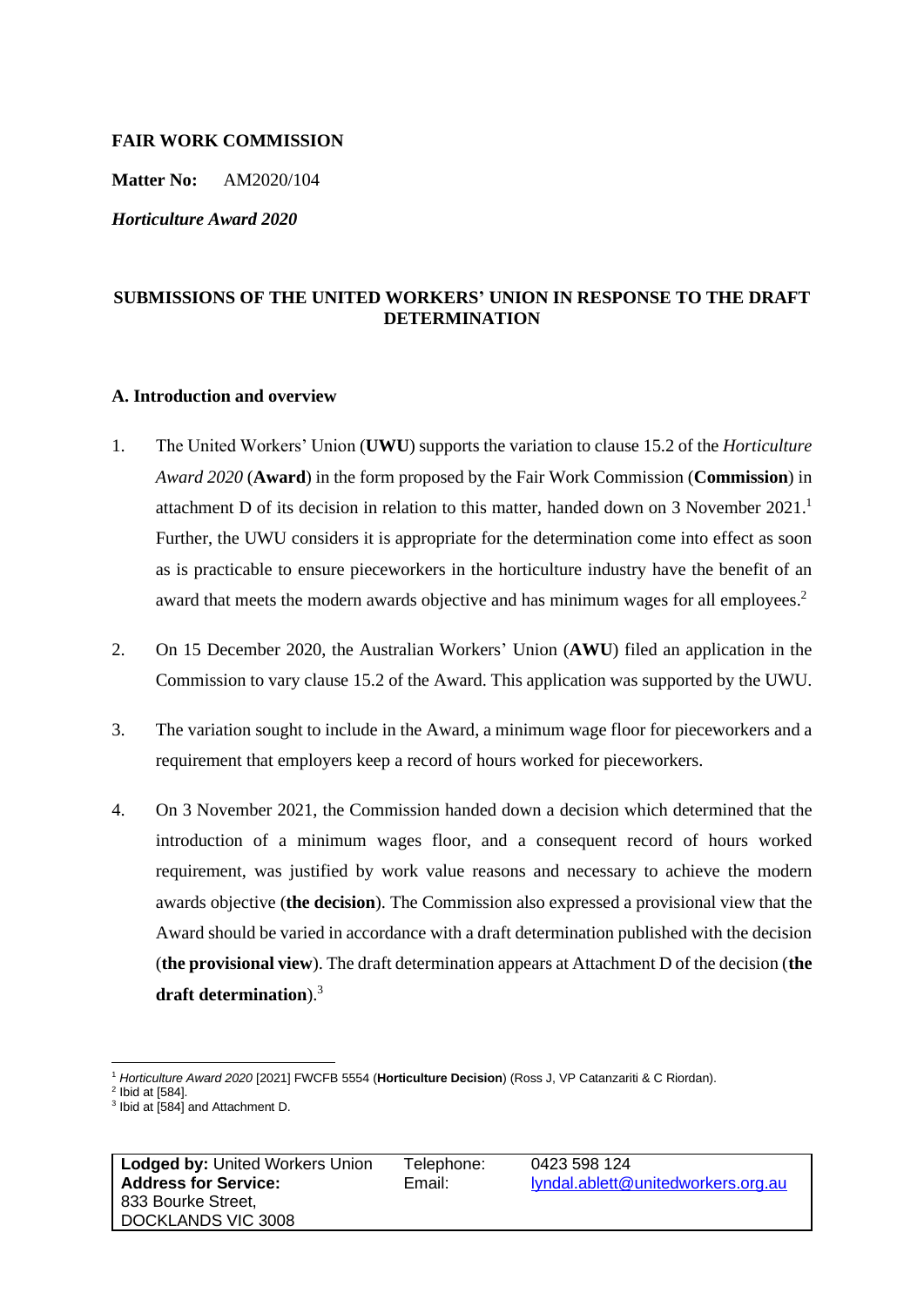## **B. The Provisional View**

- 5. The provisional view that the Award should be varied in the manner outlined in the draft determination is as follows:
	- (a) In clause 15.2:
		- i. hourly rate for the pieceworker means the minimum hourly rate for the pieceworker's classification level plus the 25% casual loading under clause 11.3 for a casual pieceworker;
		- ii. pieceworker means an employee being paid a piece rate;
		- iii. pieceworker competent at the piecework task means a pieceworker who has at least 2 weeks' experience performing the task (for example, picking apples, picking strawberries or pruning grape vines);
	- (b) The following clauses of this award do not apply to a pieceworker:
		- i. Clause 13—Ordinary hours of work and rostering arrangements;
		- ii. Clause 18.3(c)—Meal allowance; and
		- iii. Clause 21—Overtime.
	- (c) An employer may pay a full-time, part-time or casual employee a piece rate for performing a task.
	- (d) The employer must fix the piece rate at a level which enables a pieceworker competent at the piecework task to earn at least 15% more per hour than the hourly rate for the pieceworker. NOTE: A pieceworker is paid 200% of the piece rate for work on a public holiday (see clause 27.3).
	- (e) If a pieceworker does any work in addition to the task for which they are being paid a piece rate, the pieceworker must be paid for that additional work at the hourly rate for the pieceworker.
	- (f) Despite any other provision of clause 15.2 a pieceworker must be paid no less than the amount they would have received if paid for each hour worked at the hourly rate for the pieceworker.
	- (g) Pieceworkers are paid allowances under clause 18 (other than the meal allowance) in addition to the rates payable under clauses 15.2(d), (e) and (f).
	- (h) Before a pieceworker begins a piecework task for an employer, the employer must give the pieceworker a written record signed by the employer (a piecework record) that must:
		- i. state the date and time the piecework is to commence;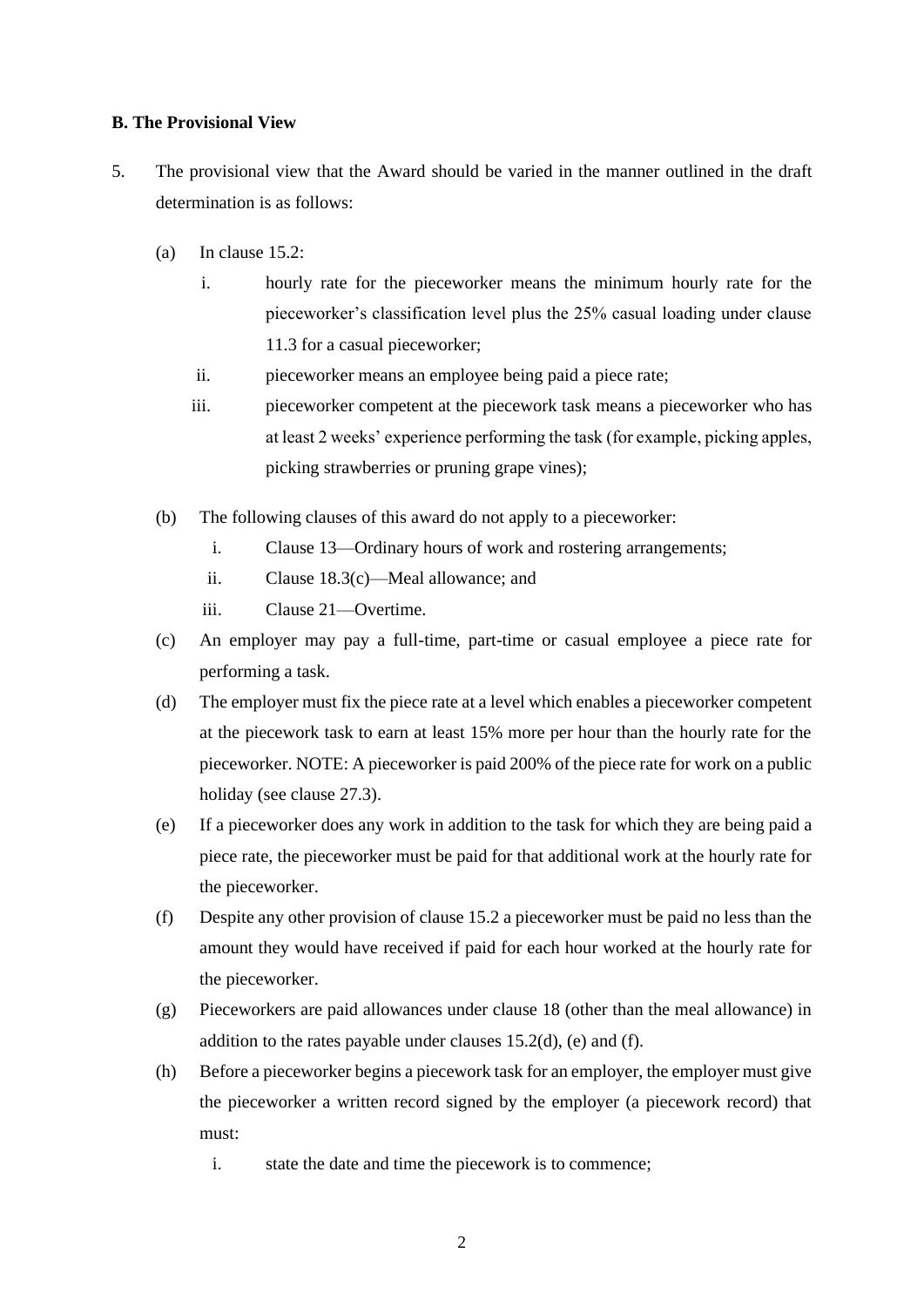- ii. describe the task for which the piece rate will be paid;
- iii. state the amount of the piece rate;
- iv. include the following statement:

'Under the Horticulture Award 2020 a pieceworker must be paid no less than the amount they would have received if paid for each hour worked at their hourly rate under the Award (including the 25% casual loading for a casual pieceworker).' and

- v. state the hourly rate for the pieceworker. NOTE: An example of the type of record required by clause 15.2(h) is at Schedule I—Piecework Record. There is no requirement to use the form of record set out in Schedule I—Piecework Record.
- (i) If an employer proposes to change the piece rate or piecework task of a pieceworker the employer must first give the pieceworker a further piecework record including the new rate or task.
- (j) The employer must keep the following as employee records:
	- i. a copy of each piecework record given to the pieceworker; and
	- ii. a record of all hours worked by the pieceworker and the applicable piece rate at the time those hours were worked.
- (k) For the purposes of the NES the base rate of pay and full rate of pay of a pieceworker are the same and are worked out as follows:
- (l) By dividing the total amount earned by the pieceworker during the relevant period by the total hours worked by the pieceworker during the relevant period.
- (m) If the pieceworker was continuously employed by the employer for a period of 12 months or more immediately before the rate of pay is to be worked out—the relevant period is the 12 months before the rate is to be worked out. If the pieceworker was continuously employed by the employer for a period of less than 12 months immediately before the rate of pay is to be worked out—the relevant period is that period.
- 6. The UWU supports the provisional view proposed by the Commission.

# **C. BASIS FOR SUPPORTING THE PROVISIONAL VIEW**

- 7. The proposed variation contains six main elements:
	- (a) a definition of competent worker;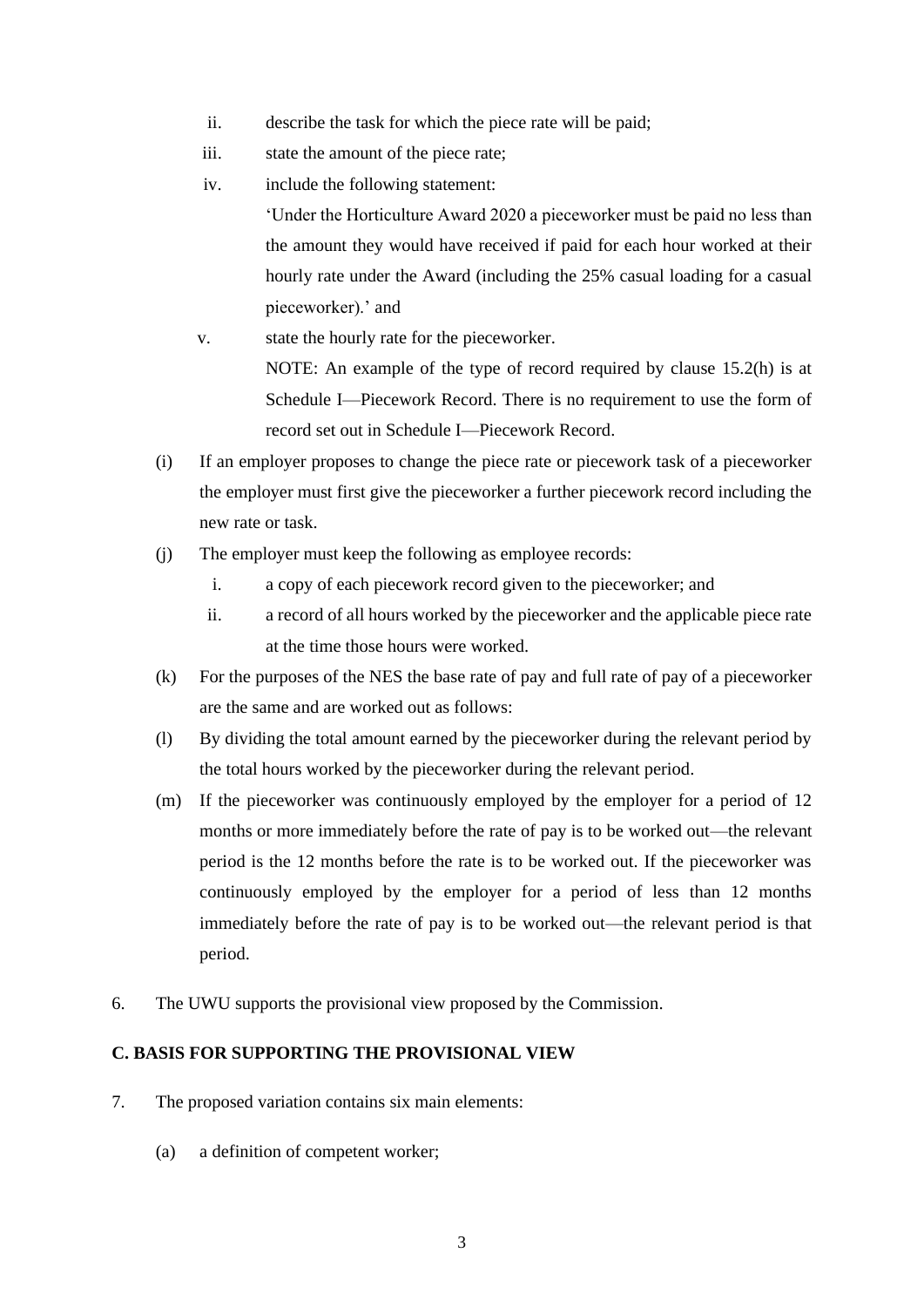- (b) an explanation of how the pieceworker rate is set;
- (c) the introduction of the minimum wage floor;
- (d) confirmation that non-piecework tasks are paid an hourly rate;
- (e) the requirement to make and keep a piecework record; and
- (f) the introduction of the hours of work obligation.

#### *Definition of competent worker*

8. UWU supports the Commission's provisional view that an employee should be deemed competent where they have "*at least two weeks experience performing the task*". While it is possible that an employee could be competent prior to having two weeks experience, given the variety in the types of piecework tasks that employees can be required to perform, the UWU accepts that two weeks strikes an appropriate balance between ensuring employees are remunerated appropriately for their competency, while preventing employers from having to include workers who have not yet reached competency in their calculations as to the appropriate pieceworker rate.

#### *Setting the pieceworker rate*

9. The draft determination removes the requirement that a piecework arrangement be one struck by agreement between an employer and employee. This is consistent with the decision.

#### *Minimum wage floor*

- 10. The UWU supports a minimum wage floor being introduced in the form proposed by clause 15.2(f) of the draft determination.
- 11. The Commission found that the evidence, "…*presents a picture of significant underpayment of pieceworkers in the horticulture industry when compared to the minimum award hourly rate*."<sup>4</sup> This significant underpayment of pieceworkers occurs despite the employees performing the exact same work as hourly paid employees who are entitled to at least the minimum hourly rate of pay set out in the Award.<sup>5</sup>

<sup>4</sup> Ibid at [362.5].

<sup>5</sup> Ibid at [547].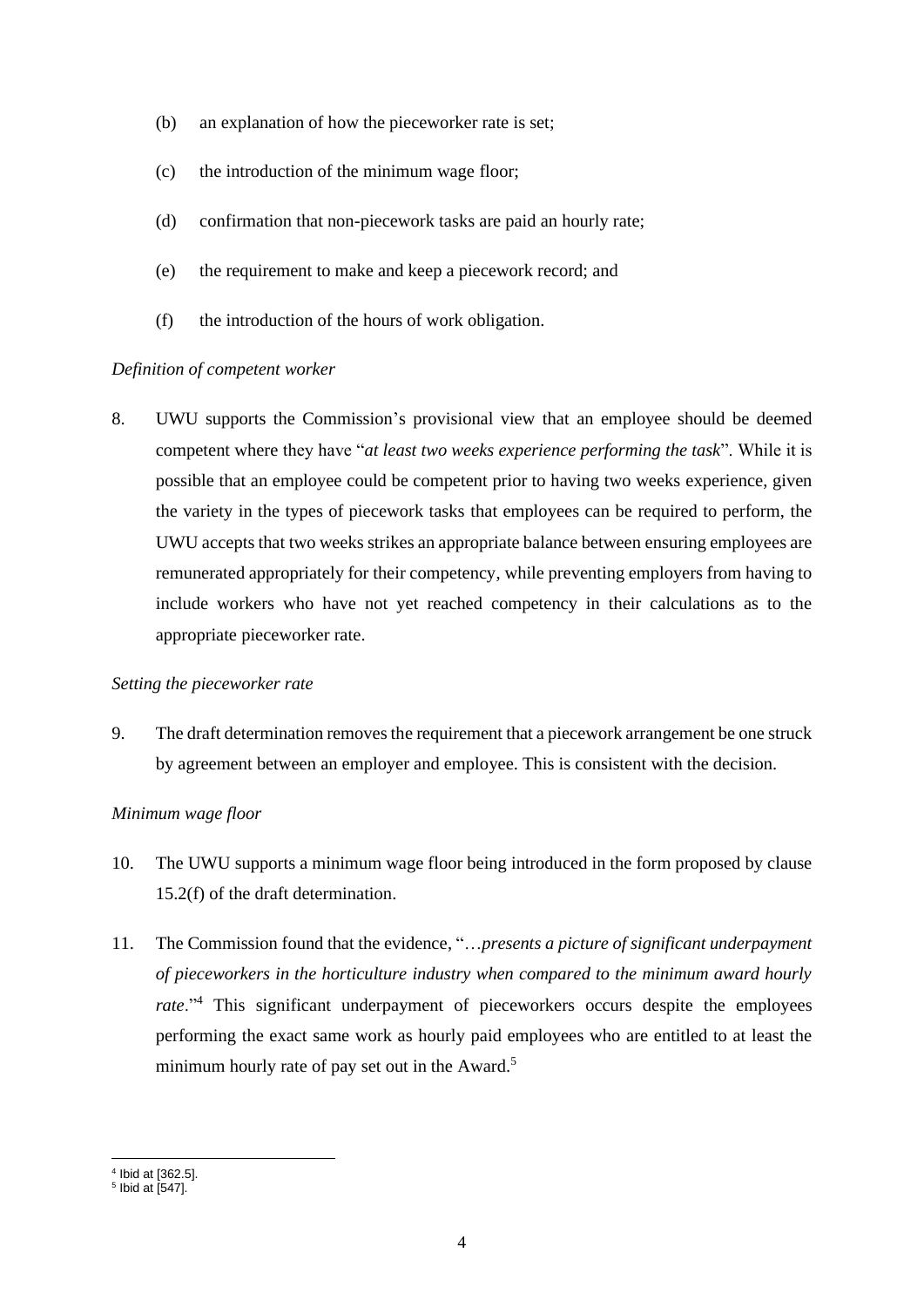12. Proposed clause 15.2(f) of the draft determination ensures that, notwithstanding whether the employee has reached competency resulting in them being entitled to the 15% uplift, an employee will not receive less than the equivalent minimum hour rate for their hours worked. The form of this proposed variation gives proper effect to the decision.

## *Non piecework tasks*

13. The UWU supports the introduction of clause 15.2(e) of the draft determination. The decision of Justice Rangiah in *Fair Work Ombudsman v Hu & Ors (No 2)<sup>6</sup>* made clear that where a pieceworker is engaged in tasks that are separate to the piecework tasks, the employee should be paid hourly rates for that work.<sup>7</sup> Subclause 15.2(e) sets this position out clearly in the Award so that employers and employees can clearly understand when a pieceworker rate should and should not be applied.

# *The pieceworker record*

- 14. Clause 15.2 of the Award sets out that the employer must provide the employee with a copy of the *"piecework agreement*" and keep it as a time and wages record. However, the clause does not adequately specify what information is required to be included in the piecework agreement.
- 15. Proposed clause 15.2(h) of the draft determination expressly states what information must be included in the pieceworker record that is provided to the employee. The required information includes the date and time the piecework commences, a description of the piecework task and what the piece rate is.
- 16. Importantly, the clause also requires an employer to include on the piecework record the hourly rate the employee is entitled to and a statement confirming they cannot be paid less than that hourly rate.
- 17. Being in possession of this information will ensure pieceworkers better understand their entitlements which in turn will better enable them to enforce their rights or seek assistance in enforcing their rights if an issue arises.
- 18. Although there is the potential for non-compliance, an obligation to provide employees with a record of their pay rates and arrangements is important as it makes clear that pieceworkers

<sup>&</sup>lt;sup>6</sup> [2021] FCA 1034 (Rangiah J).<br><sup>7</sup> Ibid at [77].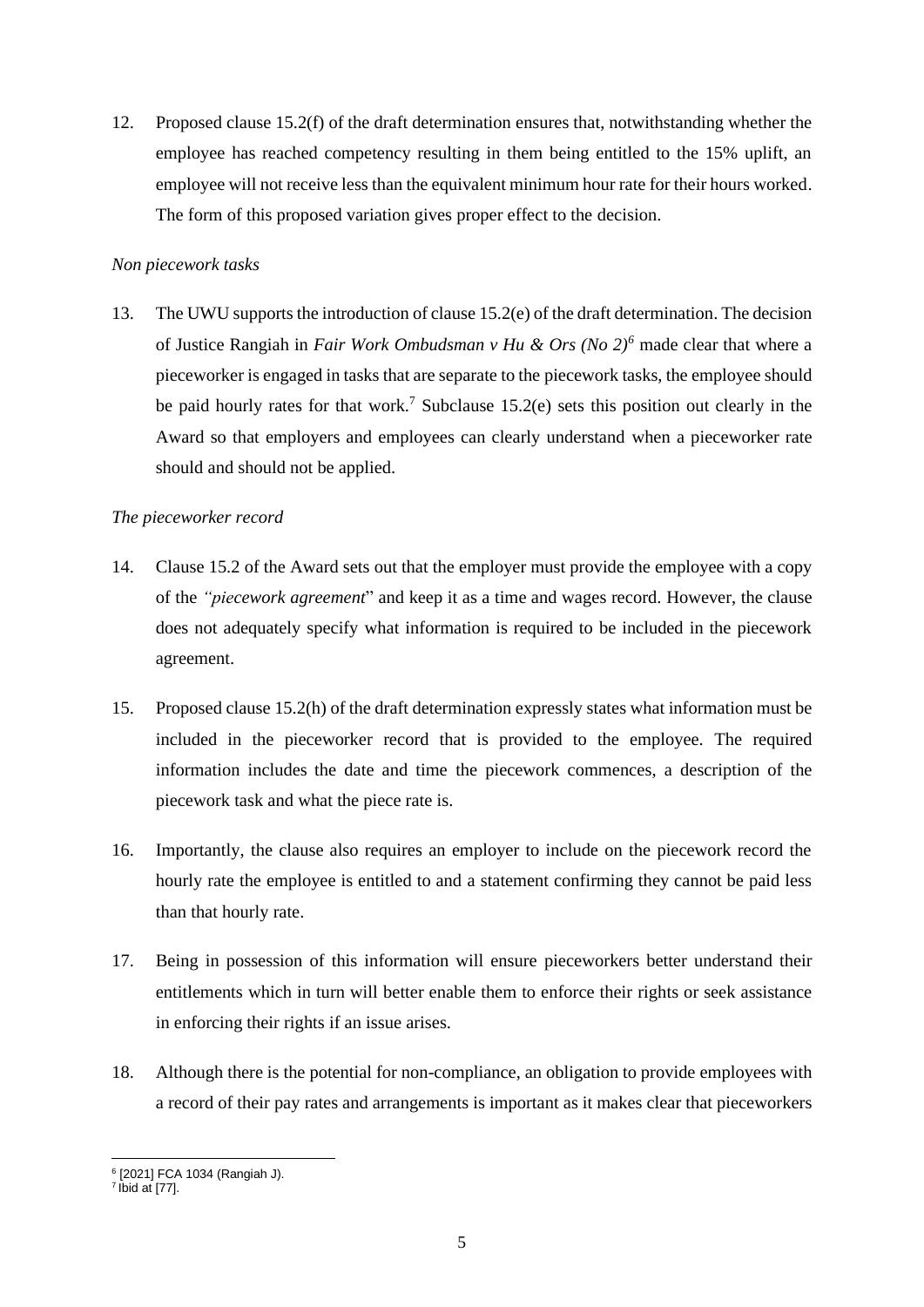are entitled to know their rights. Employees having a right to be provided with this information will also assist in enforcement as it provides another enforceable entitlement that can be used to prevent rogue growers from taking advantage of workers who are more vulnerable to exploitation.<sup>8</sup>

#### *Hours of work record*

- 19. UWU supports the inclusion of proposed clause 15.2(j)(ii) as set out in the draft determination. As noted by the Commission, the lack of record keeping obligations in relation to pieceworkers makes enforcement problematic.<sup>9</sup> The requirement for employers to keep the hour of work record will assist employees in knowing what they are entitled to be paid and will assist in enforcement of that pay entitlement.
- 20. Further, in order to meet the minimum wage floor obligation, it is necessary for employers to know what hours of work an employee has worked. Without this record an employer would not be able to determine whether an employee is receiving a least the minimum hourly rate equivalent. It is appropriate this obligation – which is necessary anyway – be set out in the Award. This will assist other bodies such as unions and the Fair Work Ombudsman in enforcement of employees correct rate of pay.

#### *Summary*

21. The draft determination is a proper and workable expression of the decision. Importantly, the clause sets out clearer obligations for employers. Clearer obligations enable better enforcement which in turn will result in non-compliant employers having to change their practices. The likely consequence will be a more equal and fair playing field for all employers paying piecework rates in the horticulture industry.

#### **D. Operative Date**

22. The Commission determined that the introduction of the minimum wages floor was a variation of the modern award minimum wages and was justified by work value reasons.<sup>10</sup> Section 166(1) of the *Fair Work Act 2009* (Cth) (**FW Act**) provides that a determination that varies modern award minimum wages comes into operation on 1 July in the next financial

<sup>8</sup> Horticulture Decision at [362.3].

<sup>9</sup> Ibid at [460] noting *Fair Work Ombudsman v Seasonal Farm Services* [2017] FCCA 1020 at [11] (Vasta J).

<sup>&</sup>lt;sup>10</sup> Horticulture Decision at [540] and [547].